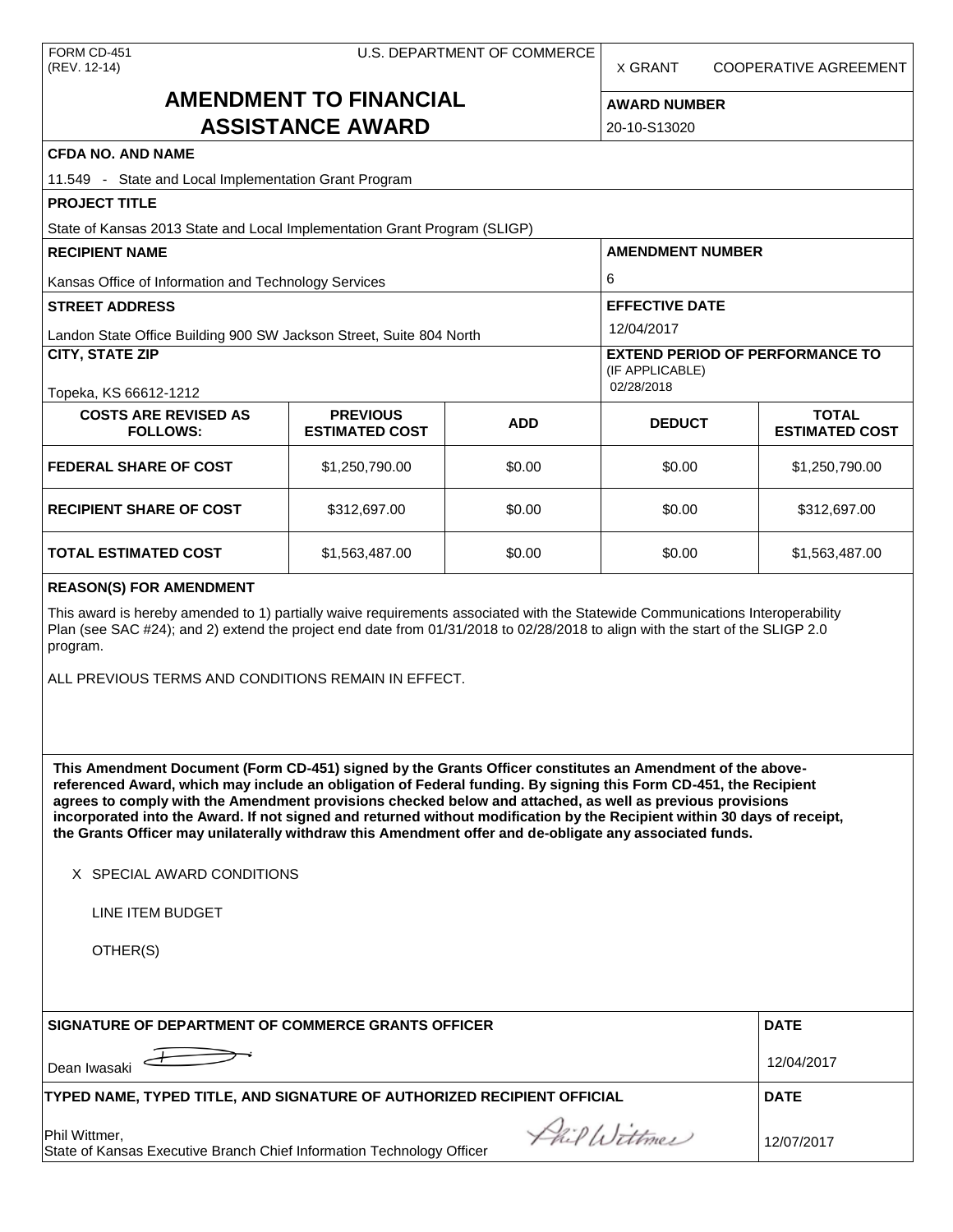Award Number: 20-10-S13020, Amendment Number 6 Federal Program Officer: Natalie Romanoff Requisition Number: 17005 Employer Identification Number: 481124839 Dun & Bradstreet No: 827975009 Recipient ID: 2003364 Requestor ID: 2003364

## **Award ACCS Information**

| <b>Bureau</b><br>Code<br><b>FCFY</b><br><b>Project-Task</b> |      |             | <b>Org Code</b>        | <b>Obi Class</b> | <b>Obligation Amount</b> |
|-------------------------------------------------------------|------|-------------|------------------------|------------------|--------------------------|
|                                                             | 2013 | 8150000-000 | 11-00-0000-00-00-00-00 | 41-19-00-00      | \$0.00                   |

### **Award Contact Information**

| <b>Contact Name</b> | <b>Contact Type</b> | <b>Email</b>        | <b>Phone</b>   |
|---------------------|---------------------|---------------------|----------------|
| Mr. Phil Wittmer    | Administrative      | phil.wittmer@ks.gov | (785) 296-3463 |
| Mr. Phil Wittmer    | Technical           | phil.wittmer@ks.gov | (785) 296-3463 |

Nuria Martinez<br>
100 Bureau Drive, MS 1650<br>
100 Bureau Drive, MS 1650 100 Bureau Drive, MS 1650 (301) 975-6215 (301) 975-8245

## **NIST Grants Officer: NIST Grants Specialist:**

Gaithersburg, MD 20899-1650 Gaithersburg, MD 20899-1650